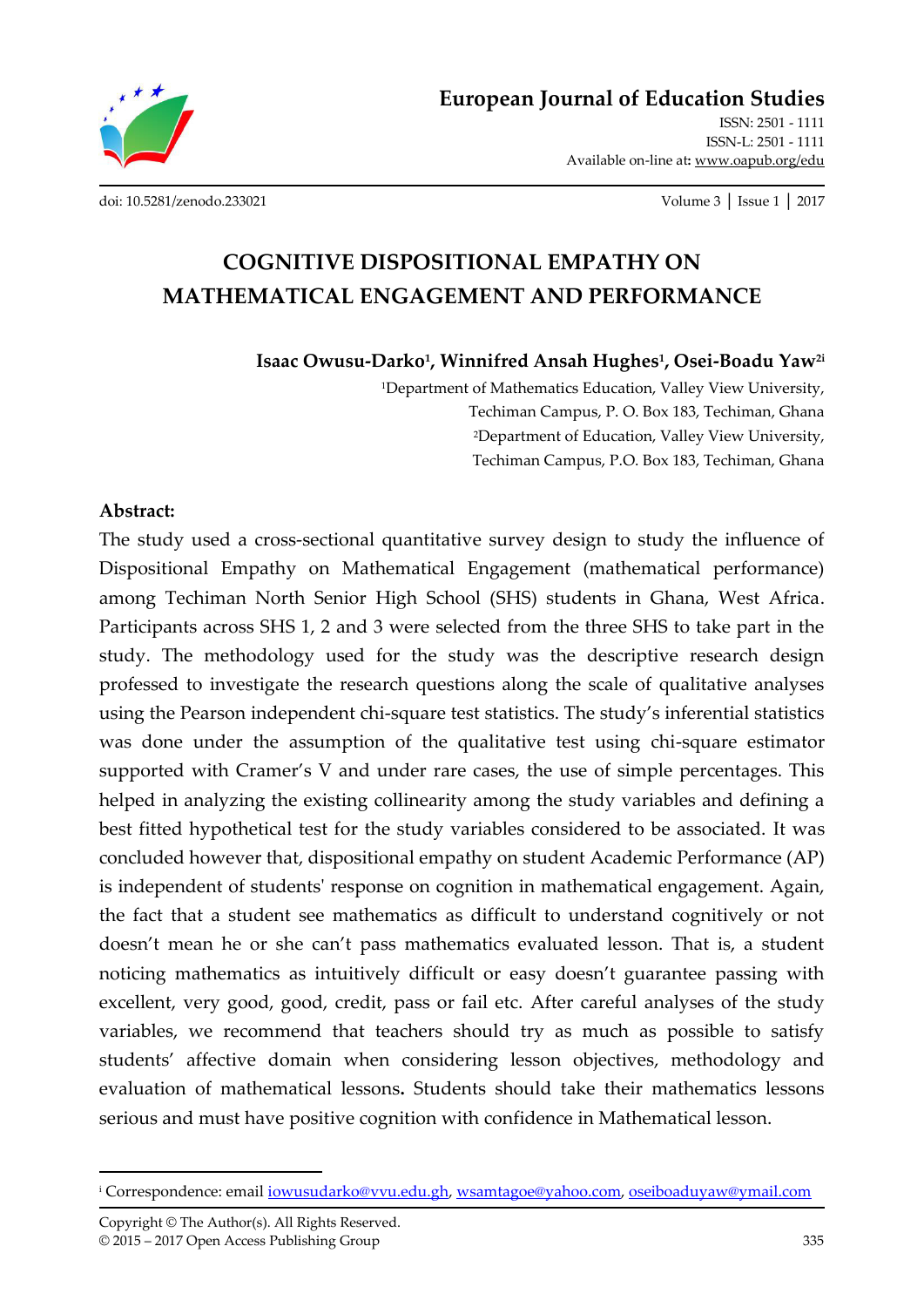**Keywords:** dispositional empathy (DE), mathematical engagement, attitude, academic performance (AP), senior high school (SHS)

# **1. Introduction**

In delivering mathematics, there are several major factors for which mathematics educator could focus to bring about achievable mathematical engagement and understanding of mathematical concepts. Content delivery should be appealed to the head more since it involves more reasoning and calculations. The knowledge-based acquisition restrictions of the content and engagement could be measured along gender dispositional empathies. Issues of emotions should not be a major concern in adolescent's stage in human developmental stages. It is therefore imperative that mathematics teachers recognize these gender dispositions which cause difficulties in mathematical engagement and understanding.

Empathy is an individual's ability to experience the perspectives and feelings of other people's experience or what they are going through (Davis, 1994). The dispositional component means that, the ability to do so is something that is internal and not learnt and can be genetically bounded. In other words, dispositional empathy is the inherent ability to sense or feel what others are going through in such a way that it produces a willingness or desire to intervene and help (Decety and Lamm, (2006). Davis (1994) states that research on dispositional empathy started with emergence of two main perspectives. One perspective viewed dispositional empathy as affective in nature and the other viewed it as cognitive in nature. Therefore, earlier researchers made distinctions between cognitive empathy and affective sympathy. Researchers therefore took an "either or" approach towards an assessment of how cognitive and affective components interact to produce dispositional empathy. The current study therefore adopted the integrative approach to study mathematics engagement by assessing gender component of the dispositions with respect to students' mathematical engagement of Atiwa Senior High School (SHS) students in Ghana comprising the three principal SHS.

 The senior high school of the educational system in Ghana is a crucial one because it is at this level that some specialization begins. It is from this level that specialized training colleges and tertiary institutions admit their students. However, this level of Ghana's educational system is hit with problems that is geared towards students' inability to appreciate mathematics and get along with it well. Salient among the root causes of this phenomena is the gender dispositional empathy viewed as either male or female perform better in mathematics, or perhaps, engage along well with the other respectively. This is why it has become necessary for researchers to be interested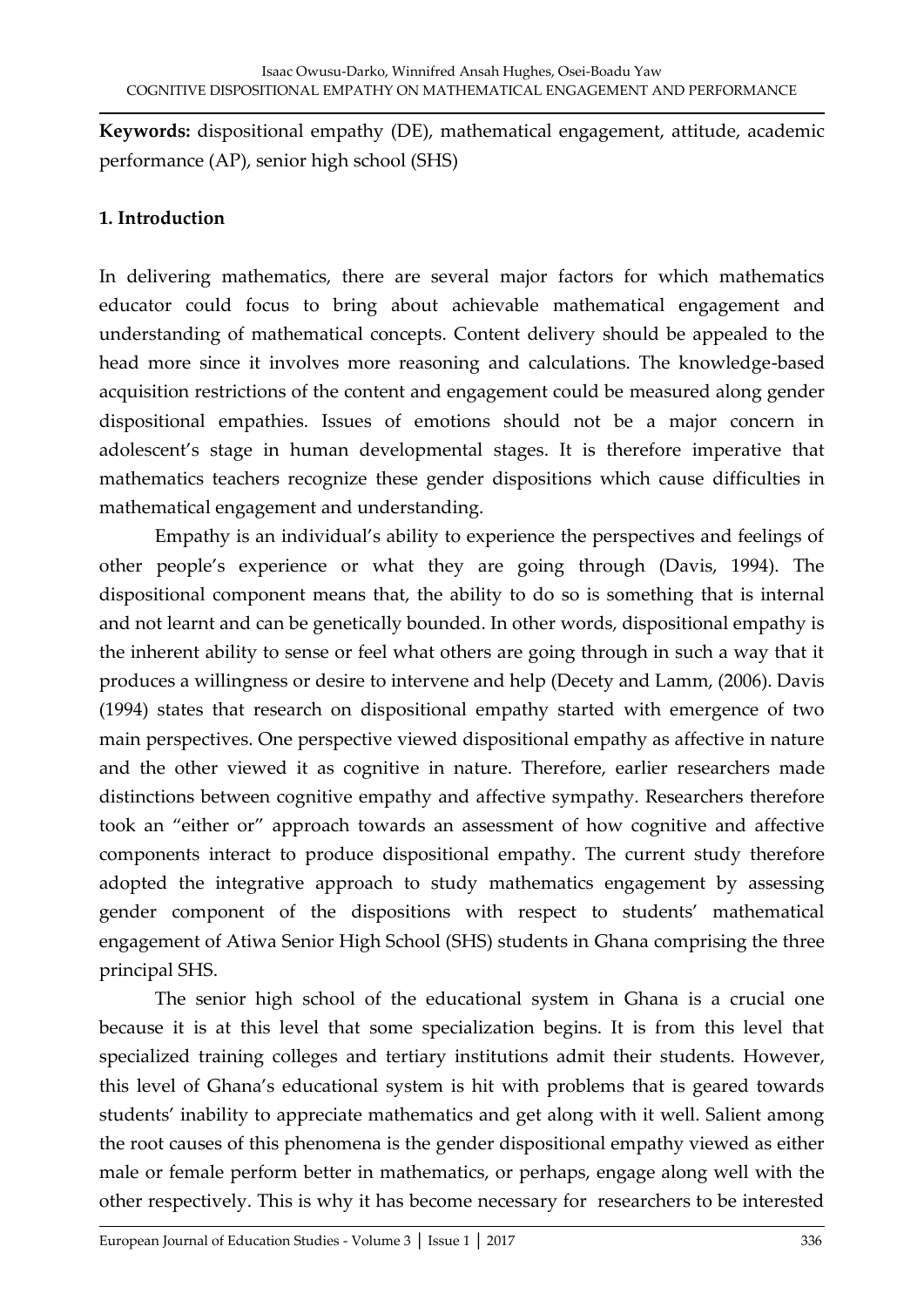in looking at this psychological syndrome to investigate how this gender dispositional empathy influence mathematics engagement at Atiwa Senior High Schools. This study therefore assessed a qualitative study on the influence of gender dispositional empathy on mathematics engagement among Atiwa SHS students.

## **1.1 Objective of the Study**

The main aim of the study was to investigate the influence of cognitive dispositional empathy on mathematical engagement of Techiman North Senior High School (SHS) Students. The specific objectives of the study were to:

- 1. To investigate whether cognitive dispositional empathy affect Techiman North SHS students' mathematical engagement and
- 2. To find the extent to which students' cognitive dispositional empathy affect their academic performance.

# **2. Literature Review**

Cognition refers to all activity, processes, and products of the mind. Pioneering role by early psychologist addressed important issues in cognitive development of an individual: stage-like versus continuous development, Nature and nurture related issues as well as domain general domain specific Piaget, (1920). Jean Piaget's cognitive theory on child's developmental stages remain the standard against which all other theories are judged, often labeled constructivist because it depicts individuals as constructing knowledge for oneself. Empathy has many different definitions that encompass a broad range of emotional states, including caring for other people and having a desire to help them; experiencing emotions that match another person's emotions; discerning what another person is thinking or feeling; and making less distinct the differences between the self and the other, Owusu-Darko (2016). Empathy necessarily has a "more or less" quality. The paradigm case of an empathic interaction, however, involves a person communicating an accurate recognition of the significance of another person's ongoing intentional actions, associated emotional states, and personal characteristics in a manner that the recognized person can tolerate. Recognitions that are both accurate and tolerable are central features of empathy, Darling Hammond, (2000)

 The genetic personality of the individual student assumes the ability to recognize mathematical construct, symbols, generalizations and mathematical concepts (primary or secondary), that can be related to students' mathematical engagement and their performance dispositions, Skemp, (1972).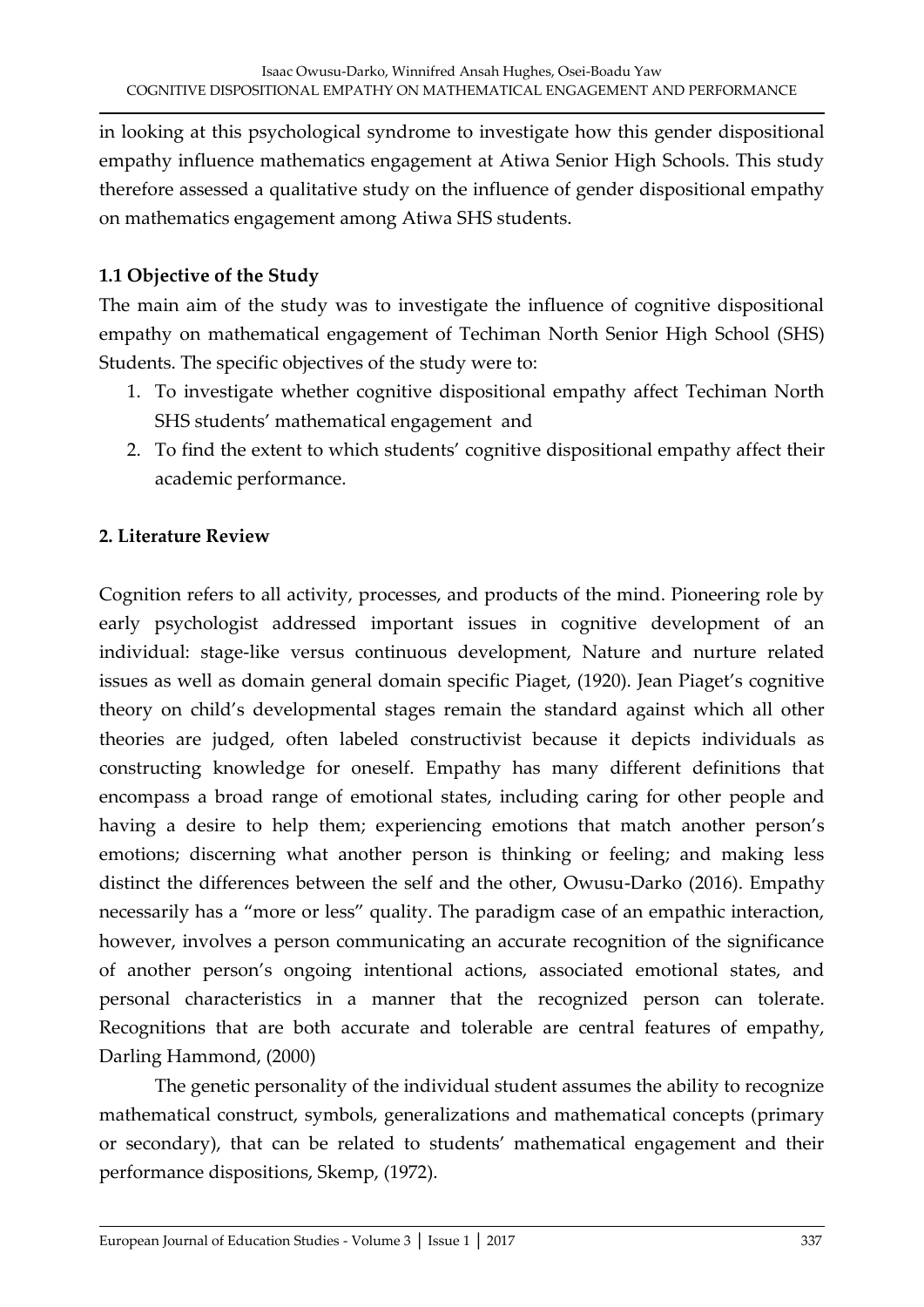The Swiss biologist and psychologist Jean Piaget, in his book, 'the origin of intelligent, Piaget, (1952), Volume 8 no.5 pp18 observed his children (and their process of making sense of the world around them) and eventually developed a four-staged model of how the mind process new information encountered. These four stages are the sensorimotor (birth - 2 years), preoperational (2-4years), the concrete operational (ages 7-11 years) and formal operations (11 years and above) respectively have their respective mental cognition of exhibiting a change behavior when put in the forefront of teaching and learning (of mathematics). The Ghanaian system of SHS education places the student at the last stage of Piaget's developmental stages and can now think abstractly in a more formal way. The cognitive constructivism at stage over mathematical concept formation when engaged in mathematical activities could a dimensional survey in terms of linkage to academic dispositional empathy compared with individual achievement to other subjects.

 Empathy is distinct from sympathy, pity, and emotional contagion. Sympathy or empathic concern is the feeling of compassion or concern for another, the wish to see them better off or happier. Pity is a feeling that another is in trouble and in need of help as they cannot fix their problems themselves, often described as "feeling sorry" for someone. Emotional contagion is when a person (especially an infant or a member of a mob) imitatively "the emotions that others are showing without necessarily recognizing this is happening, (Darling Hammond, 2000; Gordon, 1999 Owusu-Darko, 2016).

 An empathic disposition has been seen as a desirable trait for teachers in diverse settings. This disposition has been identified as key characteristics in being effective in urban diverse schools (Darling Hammond, 2000; Gordon, 1999). Situation of such is not different from Techiman North District of Ghana were cognition of students in mathematics engagement and performance is perceived in different dimension, whether good or bad, interpreted differently by all stakeholders of the school stream.

This cognitive empathic disposition often manifests itself in students' caring relationships with mathematics engagement. Researchers have noted that students, especially students of color, who have caring relationships with their teachers, are more motivated and perform better academically than students who do not (Foster, 1995; Gay, 2000; Irvine, 1990). In addition, empathy can potentially foster openness, attentiveness, and positive relationships. In culturally diverse classrooms, being open and flexible helps teachers adjust to varying contexts (Delpit, 1995). How often do mathematics educators consider cognition and metacognition level of students when engaging them in mathematics? Teachers are better able to modify pedagogy and curricula to fit their students' needs. The teacher who changed a classroom ritual to be more comfortable for her maturity level to adjust to mathematical metacognition might be considered as a hero. The effect of student's cognitive dispositional status can one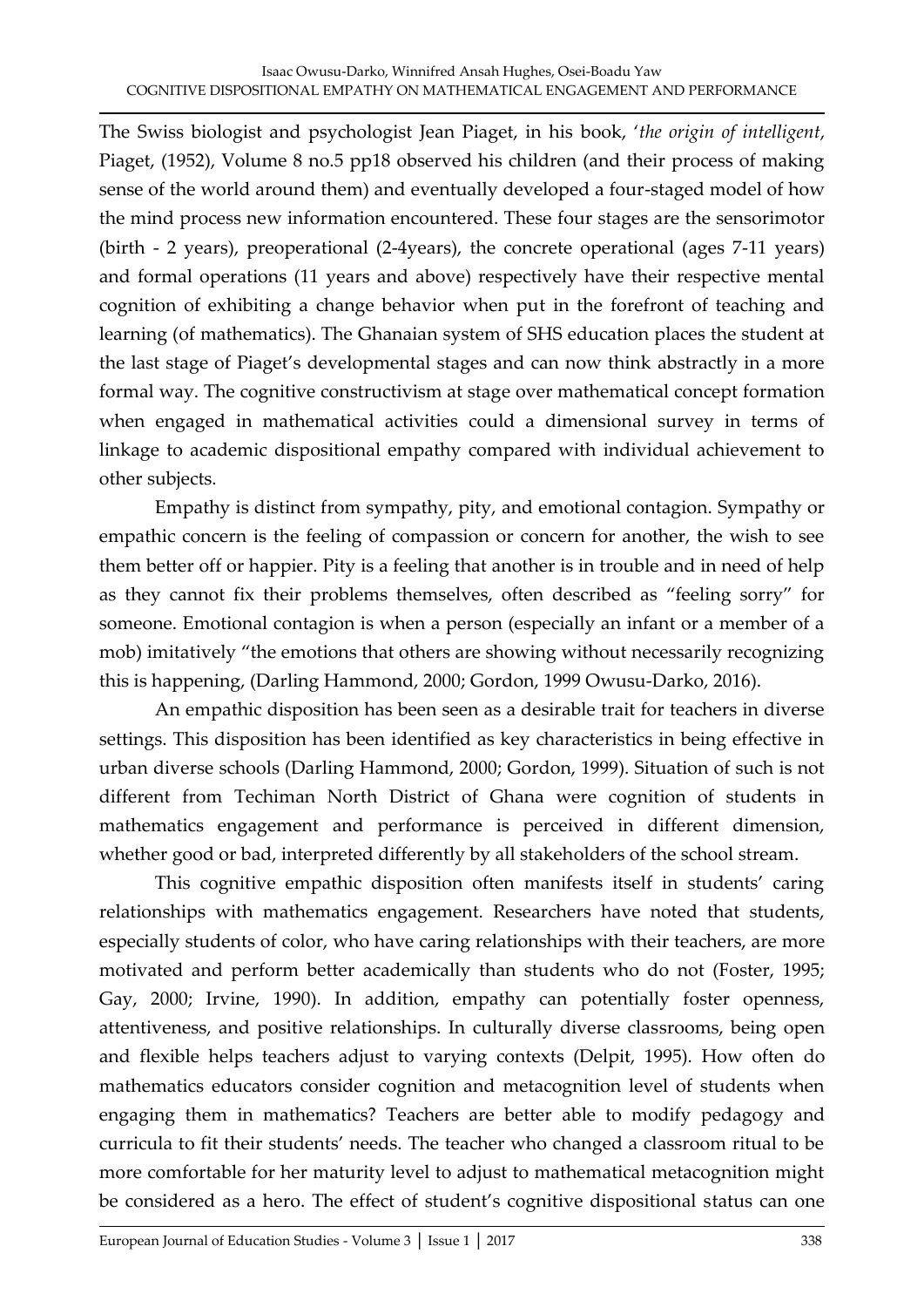way or the other play enormous role in mathematical engagement irrespective of the teacher's methodological and pedagogical move set in the classroom. The human mind is much more complex than simple cognitive abilities and processes and their presentations, (Demetriou & Kazi, 2001). Demetriou et al. (2005) suggest that both the working memory and the processing efficiency are associated with individual development differences on thinking, as cited by Panaoura, (2006).

 Panaoura, (2006) realized that there is a very close relation between the development of mathematical performance, the development of metacognition and the development of processing efficiency and working memory. The implication of this finding is very clear: the complexity and the constructions in mathematics at a particular age reflect to a large extend the available processing and representational resources of the human mind. A similar situation in Techiman North District needs to be investigated along this dimension, but at this time, looking at student's mathematical engagement and corresponding performance dependent or independent of their cognitive dispositional status.

 Performance determinants have been a periodic theme throughout the literature in educational academic studies in general and in mathematics studies in particular. Mathematics is often considered to be a domain in which it is influenced by gender, age related variables, geographical Location or even formal school attended as well as students attitudes and self-concept developed towards the study of mathematics, (Owusu-Darko, N. Frimpong & I. K. Adu, 2014)

## **2.1 Cognition versus Mathematics Performance**

The cognitive structure of students to adjust to mathematical engagement and hence, perform well has been the concern of most authors, (Panaoura et al, 2006; Finn et al, 2014, Owusu-Darko, 2016)

 The emphasis of the Panaoura et al study is on the impact of the development of processing efficiency and working memory ability on the development of metacognitive abilities and mathematical performance. The study had administered instruments measuring pupils´ metacognitive ability, mathematical performance, working memory and processing efficiency to 126 pupils (8-11 years old) three times, with breaks of 3-4 months between them. Results indicated that, processing efficiency had a coordinator role on the growth of mathematical performance, while self-image, as a specific metacognitive ability, depended mainly on the previous working memory ability', Pandora, (2006). Memory building and recognition of mathematical concept is best notice if the student adjusts well to mathematics engagement through different mathematical engagement.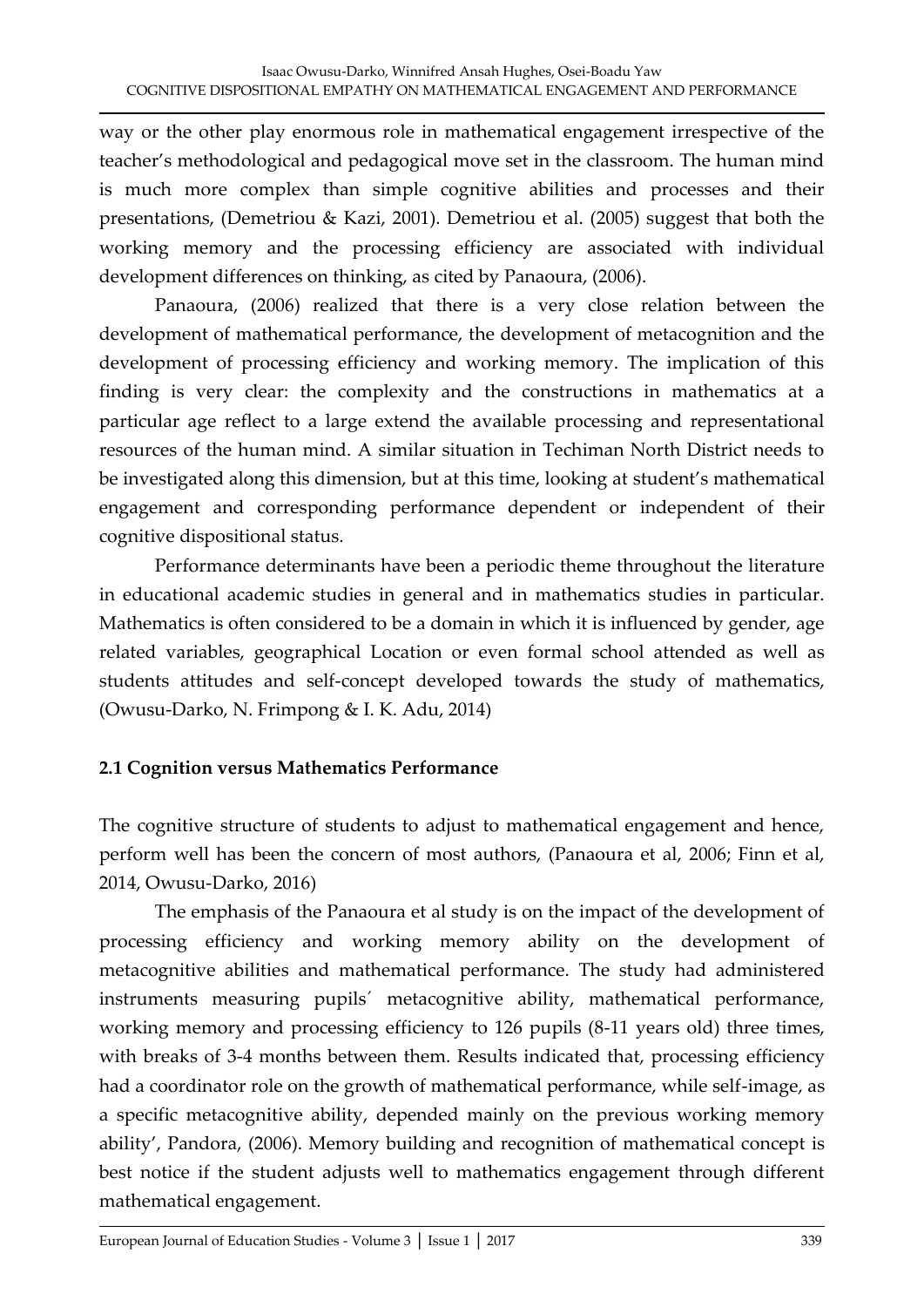In the bid to model relationship between cognitive skills and mathematics performance, Finn et al looked at 'Cognitive skills predict academic performance', so schools that improve academic performance might also improve cognitive skills. To investigate the impact schools have on both academic performance and cognitive skills, the study related standardized achievement test scores to measures of cognitive skills in a large sample (N=1,367) of 8th-grade students attending traditional, exam, and charter public schools. Test scores and gains in test scores over time correlated with measures of cognitive skills. There is the need to model a similar relation to mathematical cognition to mathematical engagement in Techiman North District.

 A Study of Learning Mathematics Related to some Cognitive Factors and to Attitudes conducted by Dalal Farahan Alenezi look capacity and it dependency on mathematics performance. The study investigated the influence of working memory capacity and field dependency on mathematics achievement. The working memory space and the degree of field dependency were measured for 1346 school students aged between 14-16 years from public schools in Kuwait. In order to investigate the correlations between performances in different topics in mathematics and the working memory space and field dependency, mathematics tests were developed where some questions had high working memory demand and others had very low working memory demand. The results indicated that field dependent students with low working memory capacity perform badly in mathematics, Dalal F. A. (2008).

 The great Intuitionist mathematician philosopher L. E. J. Brouwer (1869), identified mathematics with certain mental phenomena and defined Mathematics as "the mental activity which consists in carrying out constructs one after the other". This could be perceived as difficult or otherwise per cognition of the mathematical content and adjustment of to the mathematical engagement developed through pedagogical development.

# **3. Method and Materials**

The study used a cross sectional source of data with a sample size of 156 respondents across the students randomly selected from the three SHS in Techiman North District of Ghana namely, Techiman SHS, Akumfi-Ameyaw SHS and Tuobodom SHS. The study adopted both descriptive and qualitative methods in analyzing the data. A random sampling method was used to solicit for information about the respondents in the study area per their mathematical engagement relative to their cognition in Mathematics lessons. The study used questionnaires and interviews to retrieve all the relevant information needed for the study. The study used both SPSS and STATA software's in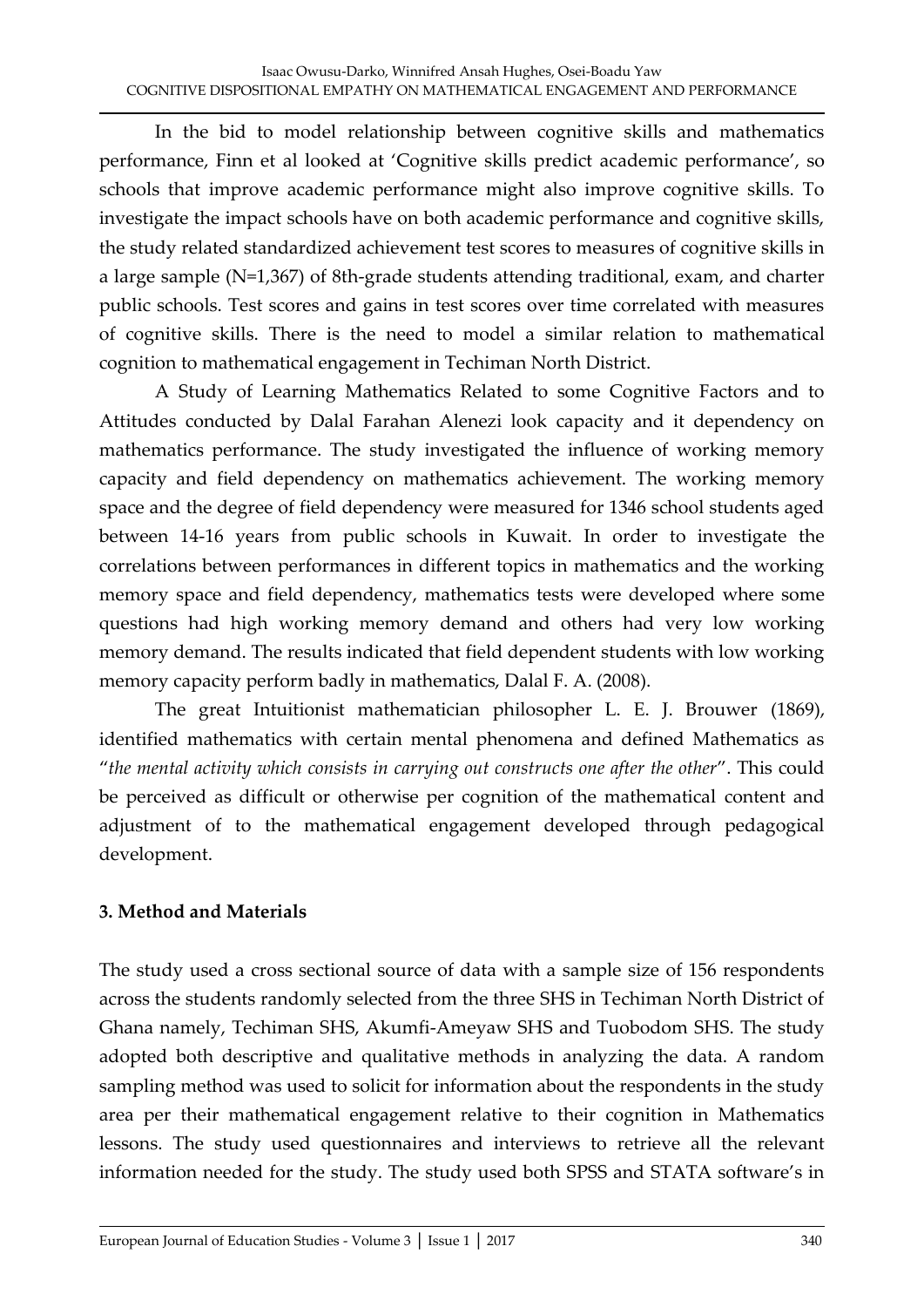the processing and the interpretation of the data gathered from the field. A Pearson chisquare test of independence and Crammer's V test were used for the analyses

#### **3.1 Conceptual Framework of Pearson Chi-Square and Crammer's V**

The chi-square statistic is a sum of terms each of which is a quotient obtained by dividing the square of the difference between the observed and theoretical values of a quantity by the theoretical value defined along the magnitude of categorical counts (qualitative response variables), Owusu-Darko, (2016).

 In general, the hypothesis of independence between two variables in which one is classified into  $r$  classes and the other into  $c$  classes gives an  $r \times c$  contingency table or  $r$ , mutually exclusive cells, where  $r$  is the number of rows and  $c$  the number of columns. That is, one variables contingent (or dependent) on the other. Table 1 is an  $r \times c$  contingency table in which variable 1 is classified into  $r$  classes and variable 2 into  $c$  classes.

| Variable 1     |                   |                | $\cdots$ |                   | <b>Totals</b>  |
|----------------|-------------------|----------------|----------|-------------------|----------------|
|                | $v_{11}$          | $v_{12}$       | $\cdots$ | $v_{1c}$          | 111            |
| $\overline{2}$ | $\mathsf{u}_{21}$ | $U_{22}$       | $\ldots$ | $0_{2c}$          | n <sub>2</sub> |
|                |                   |                |          |                   |                |
|                | $v_{r1}$          | $\cdots$       | $\cdots$ | $\mathsf{u}_{rc}$ | $\mathbf{u}_c$ |
| <b>Totals</b>  | U1                | $\mathsf{L}_2$ | $\ldots$ | $\mathbf{u}_c$    | $\it n$        |

**Table 1:** A  $r \times c$  contingency table

The observation in each cell is called the **observed cell frequency** representing number of categories defined by total number of respondent in respective nominal study variables**.** 

 $R_i = \sum_{j=1}^{c} o_{ij}$  is the marginal total for row *i*, whilst  $C_j = \sum_{i=j}^{r} o_{ij}$  is the marginal for column *j*. Where  $\sum_{i=1}^{r} R_i = \sum_{j=1}^{c} C_j = n$  is the total sample size.

We can test the null hypothesis:

 $H_0$ : variables are independent against the alternative

 $H_1$ : variables are not independent

The test statistic (Pearson independent chi-square estimator) is given by

$$
\chi^2 = \sum_{i=1}^r \sum_{j=1}^c \frac{\left(o_{ij} - e_{ij}\right)^2}{e_{ij}},\tag{4.1}
$$

Where  $e_{ii}$  is the expected cell frequency for the (ij)<sup>th</sup> cell. It can be shown that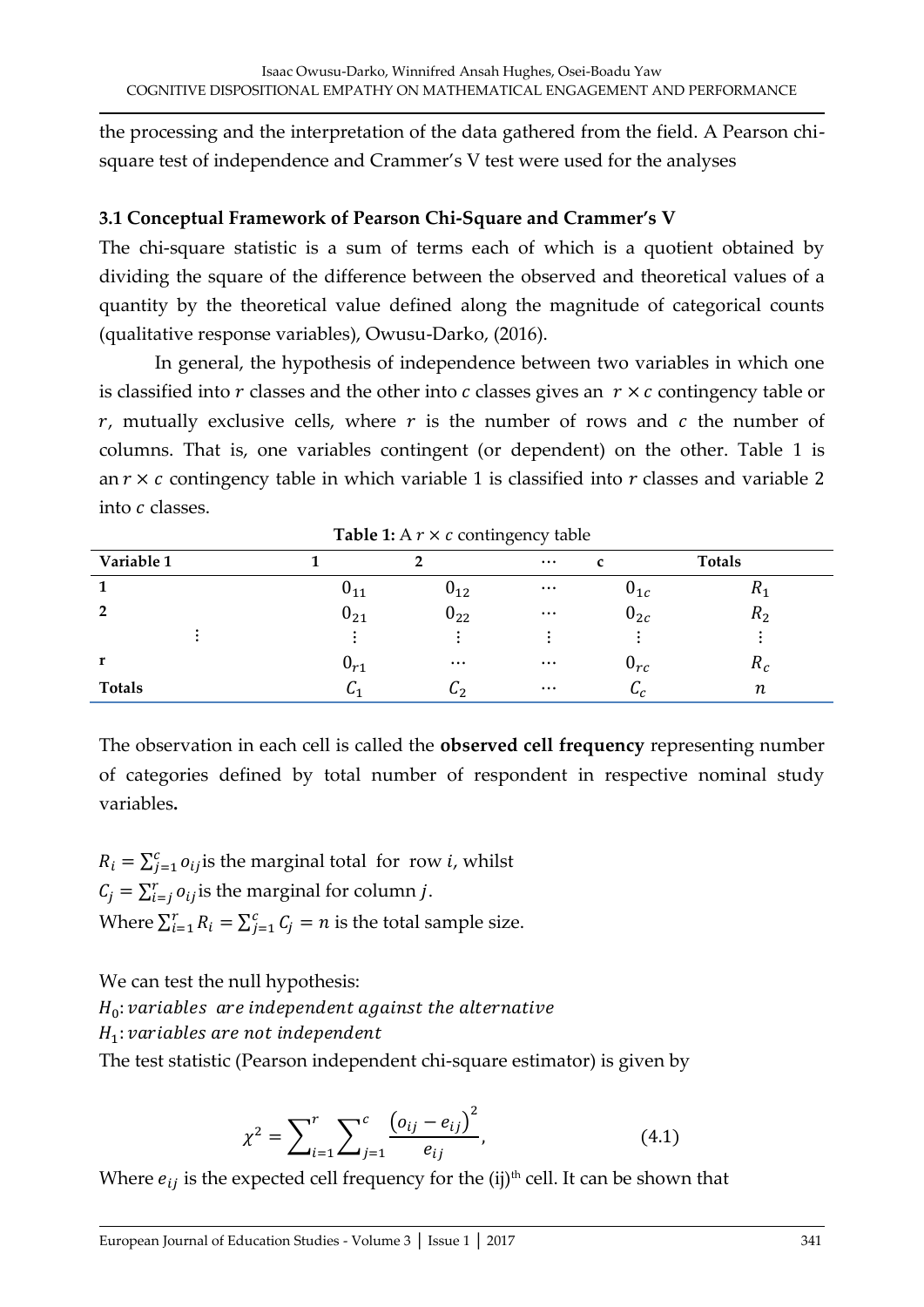$$
e_{ij} = \frac{R_i \times C_j}{n}
$$

The statistic in Equation (4.1) under the null hypothesis has an approximate chi-square distribution with the number of degrees of freedom given by  $(r-1)(c-1)$ . The critical region for the test at  $\alpha$ % significance level is therefore,

$$
\chi^2 \geq \chi^2_{a}[(r-1)(c-1)]
$$

In tests for independence, both row and column marginal totals are free to vary although the sample size is fixed. The test for independence or homogeneity is a test of association under consideration.

 After we have performed a chi-square test of independence and found the two variables to be dependent, we may want to measure the strength of dependence between the two variables. This may be done by finding a constant  $c$  called the contingency coefficient. It is given by:

$$
c = \sqrt{\frac{\chi^2}{n + \chi^2}}
$$

Where

$$
\chi^2 = \sum_{i=1}^r \sum_{j=1}^c \frac{(o_{ij} - eij)}{eij}
$$

and  $n$  is the sample size. The coefficient, c, is always approximately 0 when the two variables are independent. A disadvantage associated with is that its value is always less than 1, even when the two variables are completely dependent on each other. For this reason, Cramer's V, given by:

$$
V = \sqrt{\frac{\chi^2}{nt}}
$$

Where t is the smallest of the two numbers  $(r-1)$  and  $(c-1)$ , is preferred. The value of V lies in the internal from 0 to 1.

 The study adopted a descriptive response where necessary and observable variables  $X_i$  expressed as percentages

$$
\frac{X_i}{\sum_{i=1}^n F_i} \times 100 = \varphi \%
$$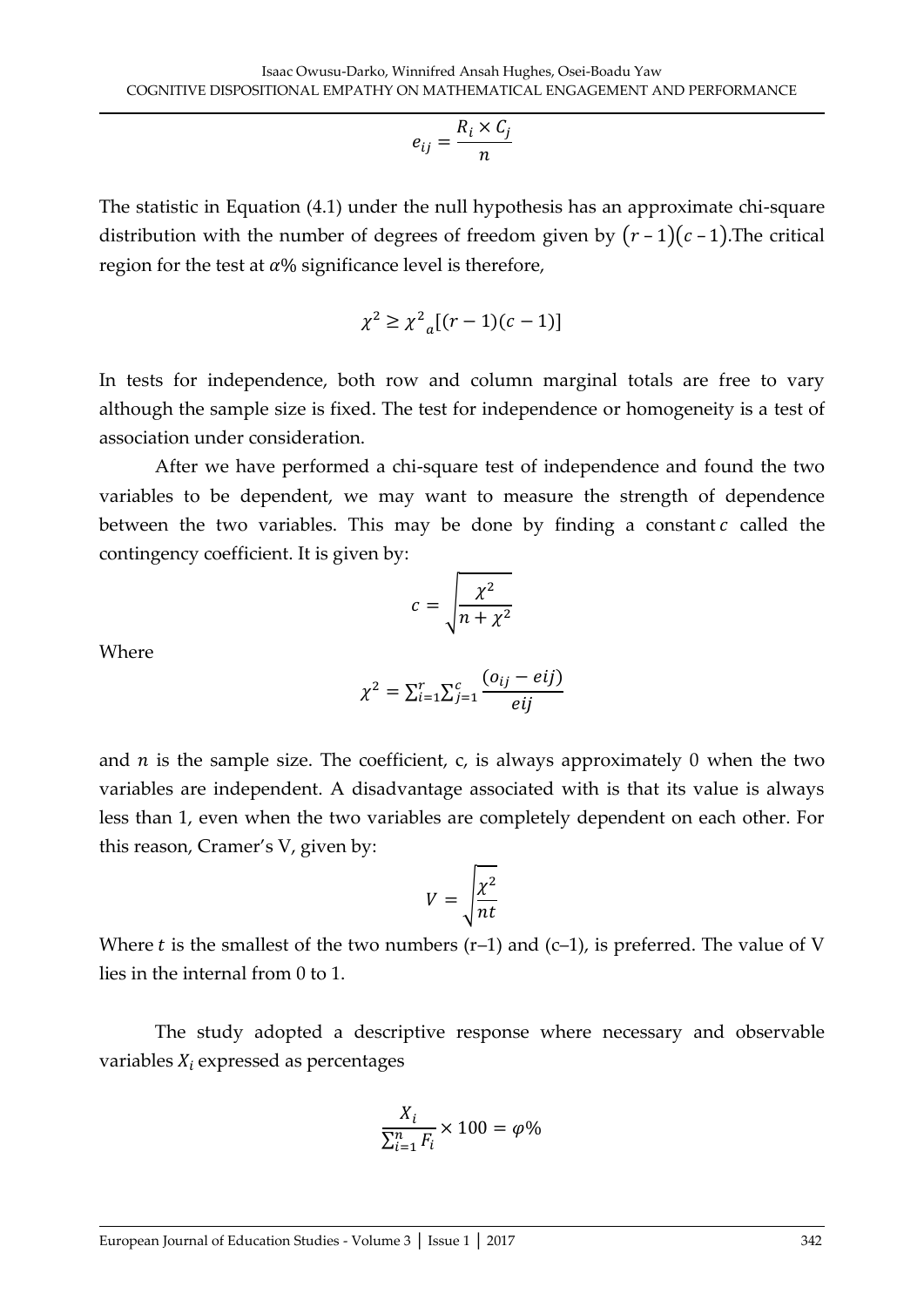Of students' response on categorical variables defined for study variables of students' response.

#### **4. Empirical Results**

#### **4.1 Descriptive Analysis**

This sub-section discusses the nature of relationship existing between students' response variable on cognitive dispositional status and their mathematics engagement in Techiman North SHS. The analyses further elaborates on the dependency of students' Academic Performance (AP) on students' cognition disposition on their AP.

#### **4.2 Students Cognitive Empathy on Mathematical Content**

The study's analyses investigated into students' cognitive empathy on mathematical content in Techiman North SHS, a focus on the research question "what is the relationship between Students' cognitive empathy (SCE) and their interest in solving mathematical related *problems among Techiman North senior High School"*. Table 2 gives a descriptive response express as percentages, students response whether mathematical contents is difficult to understand cognitively, status of the mind to understand mathematical contents and whether mathematics content helps develop students mind and teaches a person to think.

|       |                                                                                    | Frequency | Percent | Valid Percent | <b>Cumulative Percent</b> |  |  |  |  |  |
|-------|------------------------------------------------------------------------------------|-----------|---------|---------------|---------------------------|--|--|--|--|--|
| Valid | <b>Strongly Disagree</b>                                                           | 22        | 27.8    | 13.7          | 27.8                      |  |  |  |  |  |
|       | Disagree                                                                           | 28        | 29.1    | 17.7          | 30.4                      |  |  |  |  |  |
|       | Agree                                                                              | 46        | 17.7    | 29.1          | 59.5                      |  |  |  |  |  |
|       | <b>Strongly Agree</b>                                                              | 44        | 13.9    | 27.8          | 87.3                      |  |  |  |  |  |
|       | Undecided                                                                          | 18        | 11.4    | 11.4          | 100.0                     |  |  |  |  |  |
|       | Total                                                                              | 158       | 100.0   | 100.0         |                           |  |  |  |  |  |
|       | Your mind goes blank when you are unable to think clearly when working mathematics |           |         |               |                           |  |  |  |  |  |
| Valid | <b>Strongly Disagree</b>                                                           | 28        | 17.7    | 17.7          | 17.7                      |  |  |  |  |  |
|       | Disagree                                                                           | 84        | 53.2    | 53.2          | 70.9                      |  |  |  |  |  |
|       | Agree                                                                              | 28        | 17.7    | 17.7          | 88.6                      |  |  |  |  |  |
|       | <b>Strongly Agree</b>                                                              | 18        | 11.4    | 11.4          | 100.0                     |  |  |  |  |  |
|       | Total                                                                              | 158       | 100.0   | 100.0         |                           |  |  |  |  |  |
|       | Mathematics helps develops the mind and teaches a person to think                  |           |         |               |                           |  |  |  |  |  |
| valid | <b>Strongly Disagree</b>                                                           | 42        | 26.6    | 26.6          | 26.6                      |  |  |  |  |  |
|       | Disagree                                                                           | 38        | 24.1    | 24.1          | 50.6                      |  |  |  |  |  |
|       |                                                                                    |           |         |               |                           |  |  |  |  |  |

**Table 2: Mathematical content is difficult to understand cognitively**

[European Journal of Education Studies - Volume 3](http://oapub.org/edu/index.php/ejes) │ Issue 1 │ 2017 343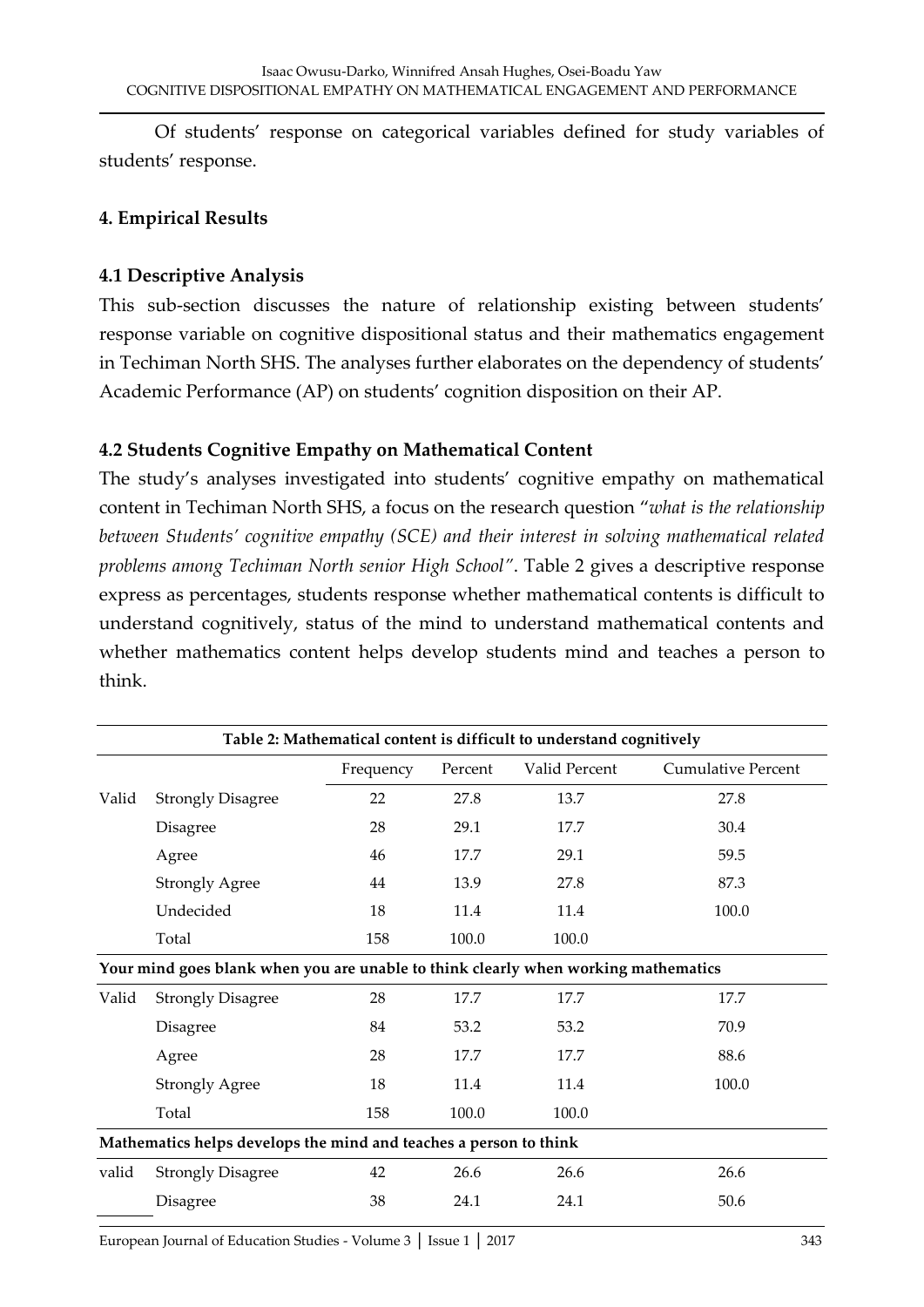| Isaac Owusu-Darko, Winnifred Ansah Hughes, Osei-Boadu Yaw                  |
|----------------------------------------------------------------------------|
| COGNITIVE DISPOSITIONAL EMPATHY ON MATHEMATICAL ENGAGEMENT AND PERFORMANCE |

|       | Agree                                               | 32  | 20.3  | 20.3  | 70.9  |
|-------|-----------------------------------------------------|-----|-------|-------|-------|
|       | <b>Strongly Agree</b>                               | 32  | 20.3  | 20.3  | 91.1  |
|       | Undecided                                           | 14  | 8.9   | 8.9   | 100.0 |
|       | Total                                               | 158 | 100.0 | 100.0 |       |
|       | Satisfaction gained in solving mathematical problem |     |       |       |       |
| Valid | <b>Strongly Disagree</b>                            | 26  | 16.5  | 16.5  | 16.5  |
|       | Disagree                                            | 50  | 31.6  | 31.6  | 48.1  |
|       | Agree                                               | 14  | 8.9   | 8.9   | 57.0  |
|       | <b>Strongly Agree</b>                               | 28  | 17.7  | 17.7  | 74.7  |
|       | Undecided                                           | 40  | 25.3  | 25.3  | 100.0 |
|       | Total                                               | 158 | 100.0 | 100.0 |       |

From Table 2, a cumulative 30.4% of the respondents disagreed to seeing mathematics content as difficult. On the contrary, about 67.8% agreed to the fact that mathematics is seen intuitively as difficult.

 Intuitionist conceptual and philosophical definitions of the nature of mathematics, developing from the philosophy of mathematician L. E. J. Brouwer (1869), identify mathematics with certain mental phenomena. An example of an intuitionist definition is that "*Mathematics is the mental activity which consists in carrying out constructs one after the other*." A peculiarity of intuitionism is that it rejects some mathematical ideas considered valid according to other definitions. In particular, while other philosophies of mathematics allow objects that can be proven to exist even though they cannot be constructed, intuitionism allows only mathematical objects that you can mentally construct.

Mathematics is seen by many and sundry students' as difficult and can have negative cognitive perceptual disposition about the conceptual definition of mathematical contents. From Table 2, much is seen on students' response directed towards the fact that mathematics is difficult, mind goes off when studying it etc.

|                                 |                       |                        | Effect of dispositional empathy on Students Academic Performance |          |          |                             |          |          |    |                                              |
|---------------------------------|-----------------------|------------------------|------------------------------------------------------------------|----------|----------|-----------------------------|----------|----------|----|----------------------------------------------|
|                                 |                       |                        |                                                                  | Very     |          |                             |          |          |    | Pearson chi-                                 |
|                                 |                       |                        | Excellent                                                        | good     |          | Good Credit Pass Fail Total |          |          |    | sqr                                          |
| Mathematical<br>difficult<br>to | content<br>understand | <i>is</i> Str Disagree | $\theta$                                                         | 6        | $\theta$ | 16                          | $\theta$ | 22       | 44 | $\chi^2$ <sub>(0.05,20)</sub><br>$= 120.421$ |
| cognitively                     |                       | Disagree               | $\theta$                                                         | $\theta$ | 12       | 6                           | 16       | 12       | 46 | $P-value$<br>$=.0.00$                        |
|                                 |                       | Agree                  | 4                                                                | 4        | 10       | 4                           | 6        | $\theta$ | 28 |                                              |

**Table 3:** Relationship between Cognitive empathy and Dispositional empathy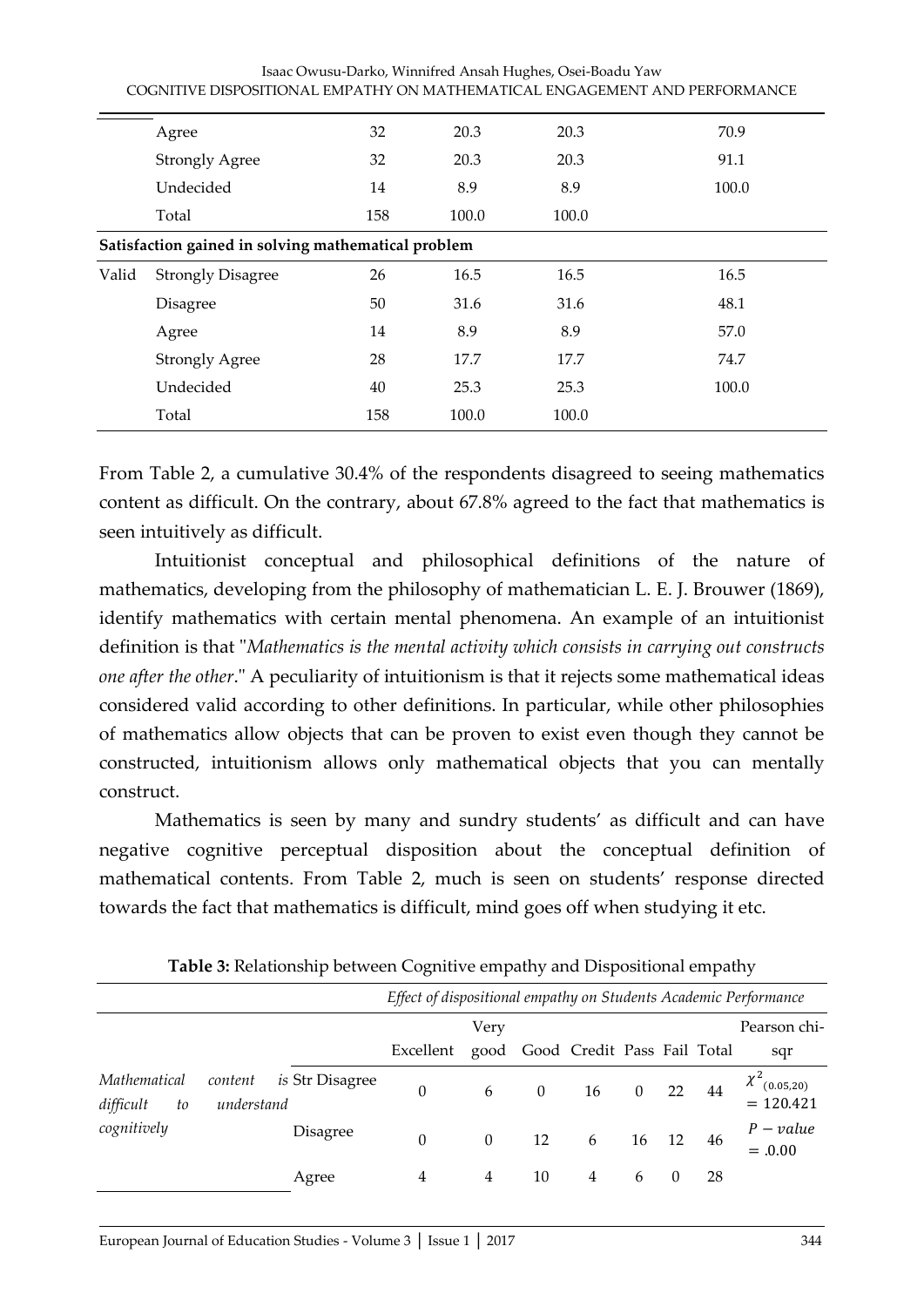| Str Agree     | 4 6 |  | $0 \qquad 6 \qquad 6 \qquad 0$ |  | -22 |
|---------------|-----|--|--------------------------------|--|-----|
| Undecided 0 0 |     |  | $0 \t 12 \t 6 \t 0$            |  | 18  |

Source: field survey (2016)-Results are based on nonempty rows and columns in each innermost subtable. \*. The Chi-square statistic is significant at the 0.05 level

Table 3 gives a 5 by 6 contingency Pearson chi-square independence test between whether mathematical content is difficult to students and their dispositional empathy on Academic performance. Independent variable on students' response are based on whether they strongly disagree, disagree, agree, strongly agree or undecided about the assertion under discussion. Students Dispositional Empathy on Academic Performance is categorized on grade interpretation-Excellent, Very good, good, credit, pass or fail based on Ghana Education Service (GES) criterion grade interpretation for Senior High Schools.

The study sought to test the hypothesis that

- : *Dispositional empathy on student Academic Performance (AP) is independent of students' response on whether Mathematics content is difficult. Against*
- ଵ: *Dispositional empathy on student Academic Performance (AP) is independent of students' response on whether Mathematics content is difficult.*  At a significance level of  $\alpha = 0.05$ , a decision precision level of

 $100(1 - \alpha)\% \approx 95\%$ 

A Pearson independent chi square is computed using an SPSS output estimator as

$$
\chi^{2} = \sum_{i=1}^{r} \sum_{j=1}^{c} \frac{(o_{ij} - e_{ij})^{2}}{e_{ij}} = 120.421
$$

That is

$$
\chi^2=120.421
$$

with the number of degrees of freedom given by

$$
(r-1)(c-1) = (5-1)(6-1) = 4 \times 5 = 20 d.f.
$$

The critical region for the test at  $\alpha$ % = 5% significance level is the probability of rejecting the  $H_0$ . Hence the computed chi-square at 20 d.f is given as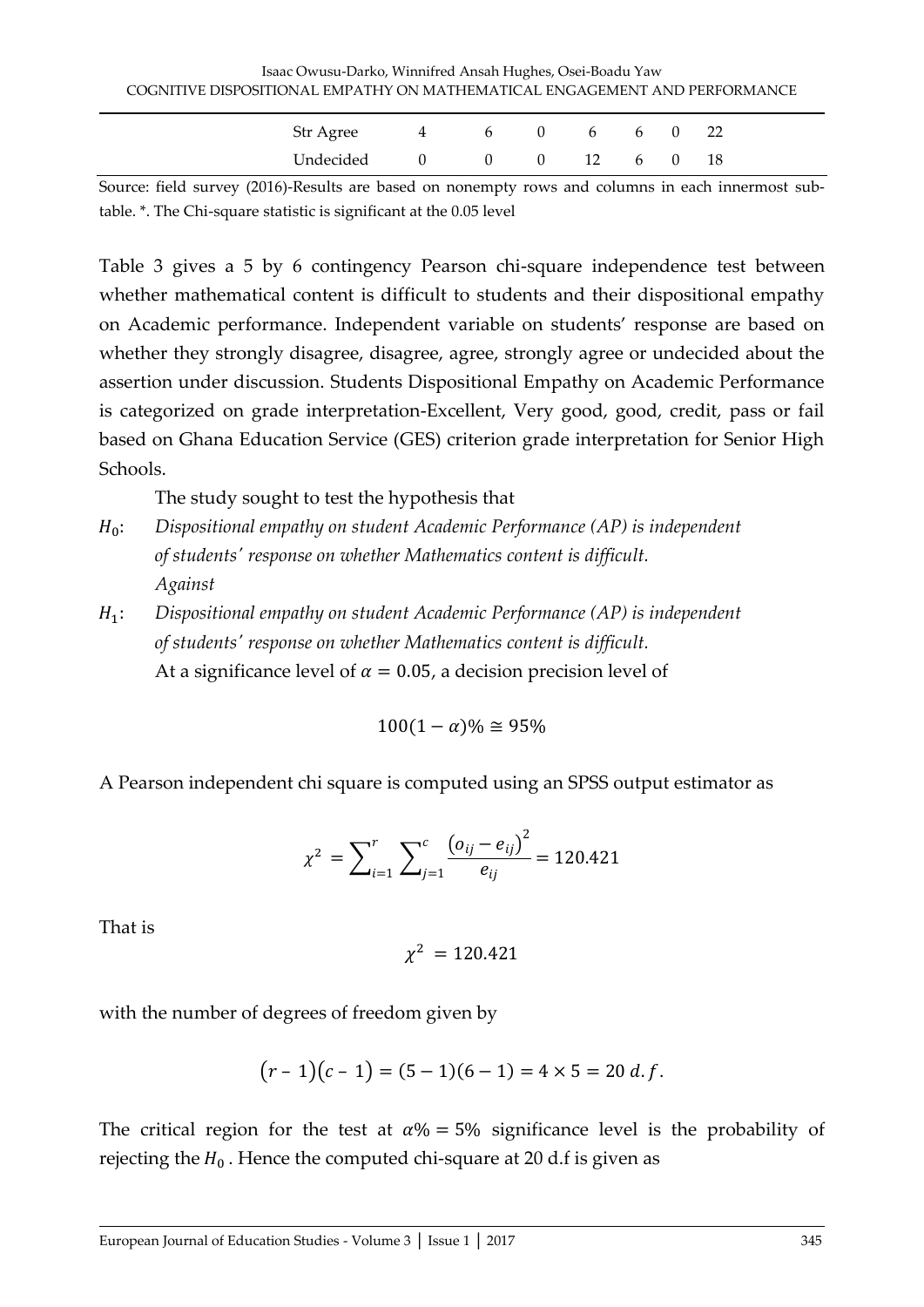$$
\chi^2_{[(r-1)(c-1)]} = \chi^2_{(0.05,-5)} = 120.421
$$

The study realized a significance chi-square test at  $\alpha = (0.01), (0.05)$  and  $(0.1)$ respectively since SPSS calculated

$$
P
$$
 – value of 0.00  $<$  ( $\alpha$  = 0.05).

We fail to reject  $H_0$ , hence it is statistically significant. We have insufficient evidence to reject  $H_0$ .



It is concluded here however that, Dispositional empathy on student Academic Performance (AP) is independent of students' response on cognitive dispositional empathy. Again, the fact that a student see mathematics as difficult to understand cognitively or not doesn't mean he or she can't pass mathematics evaluated lesson. That is, a student noticing mathematics as intuitively difficult or easy doesn't guarantee passing with excellent, very good, good, credit, pass or fail etc.

 The graph below is a pictorial representation of the relationship between students response on the nature of mathematics content and students' dispositional grades usually obtained in each term.



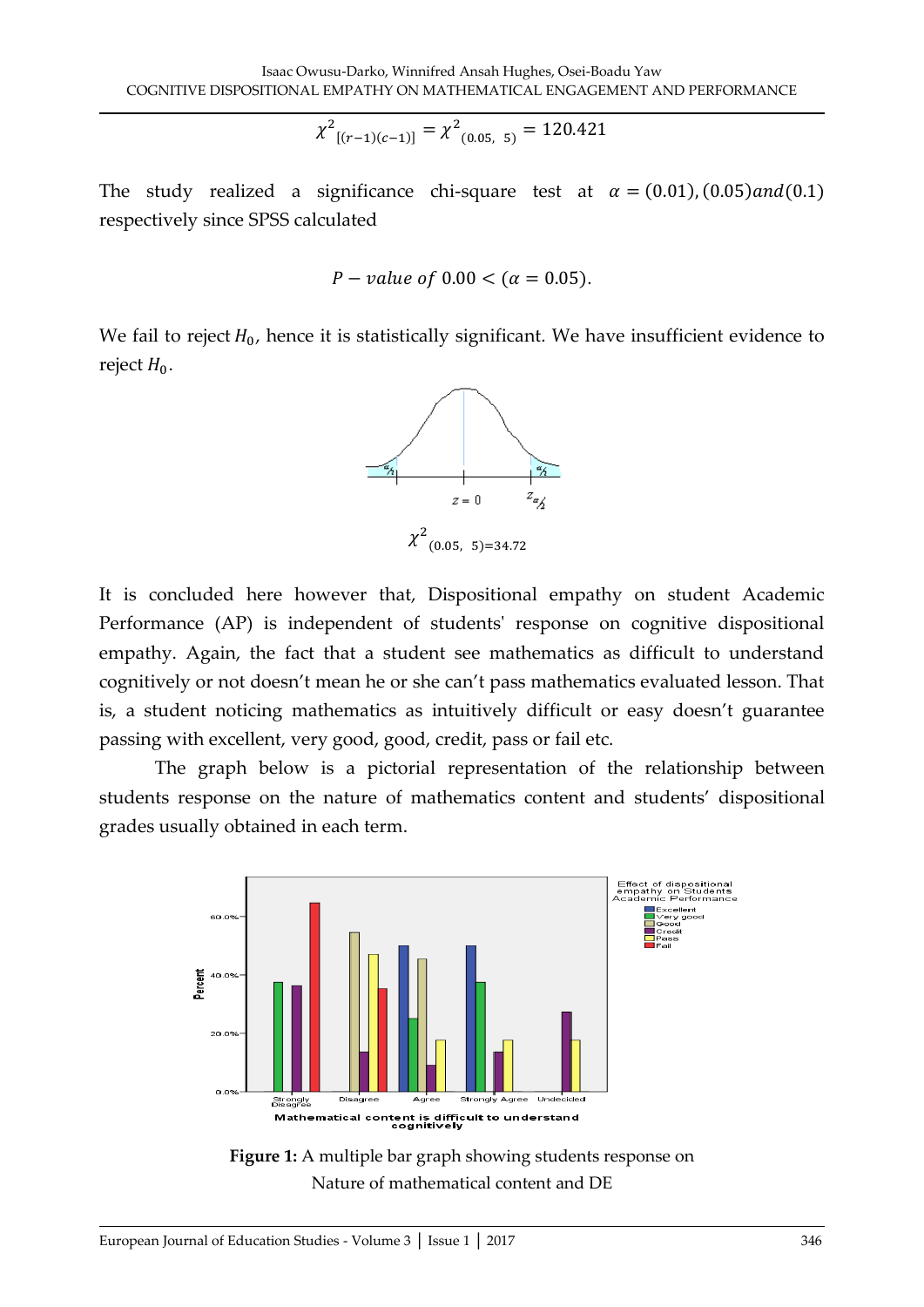



**Figure 2:** A 3-D bar chart on decision about Mathematical content clustered within SDE

Figure 2 showing a 3-D bar chart on decision about Mathematical content clustered within SDE.

 Both figure 1 and 2 reveals effect of SDE on AP with majority of respondents disagreeing along Fail to credit pass zones.

## **5. Conclusions**

The study analyzed students' response on Students cognitive empathy (SCE) and their mathematical engagement and corresponding academic performance. A cumulative 30.4% of the respondents disagreed to seeing mathematics content as difficult. On the contrary, about 67.8% agreed to the fact that mathematics is seen intuitively as difficult as it is seen. The study sought to test the hypothesis that, 'dispositional empathy on student Academic Performance (AP) is independent of students' response on whether Mathematics content is difficult at a significance level of  $\alpha = 0.05$ , a decision precision level of  $100(1 - \alpha)\% \cong 95\%$ . A Pearson chi square estimate of  $\chi^2_{(0.05, 5)} = 120.421$  is tested to be significant at 1%, 5% and 10% respectively. Mathematics is seen by many and sundry students' as difficult and can have negative cognitive perceptual disposition about the conceptual definition of mathematical contents.

 It is concluded here however that, Dispositional empathy on student Academic Performance (AP) is independent of students' response on their cognitive dispositional empathy. Again, the fact that a student see mathematics as difficult to understand cognitively or not doesn't mean he or she can't pass mathematics evaluated lesson. That is, a student noticing mathematics as intuitively difficult or easy doesn't guarantee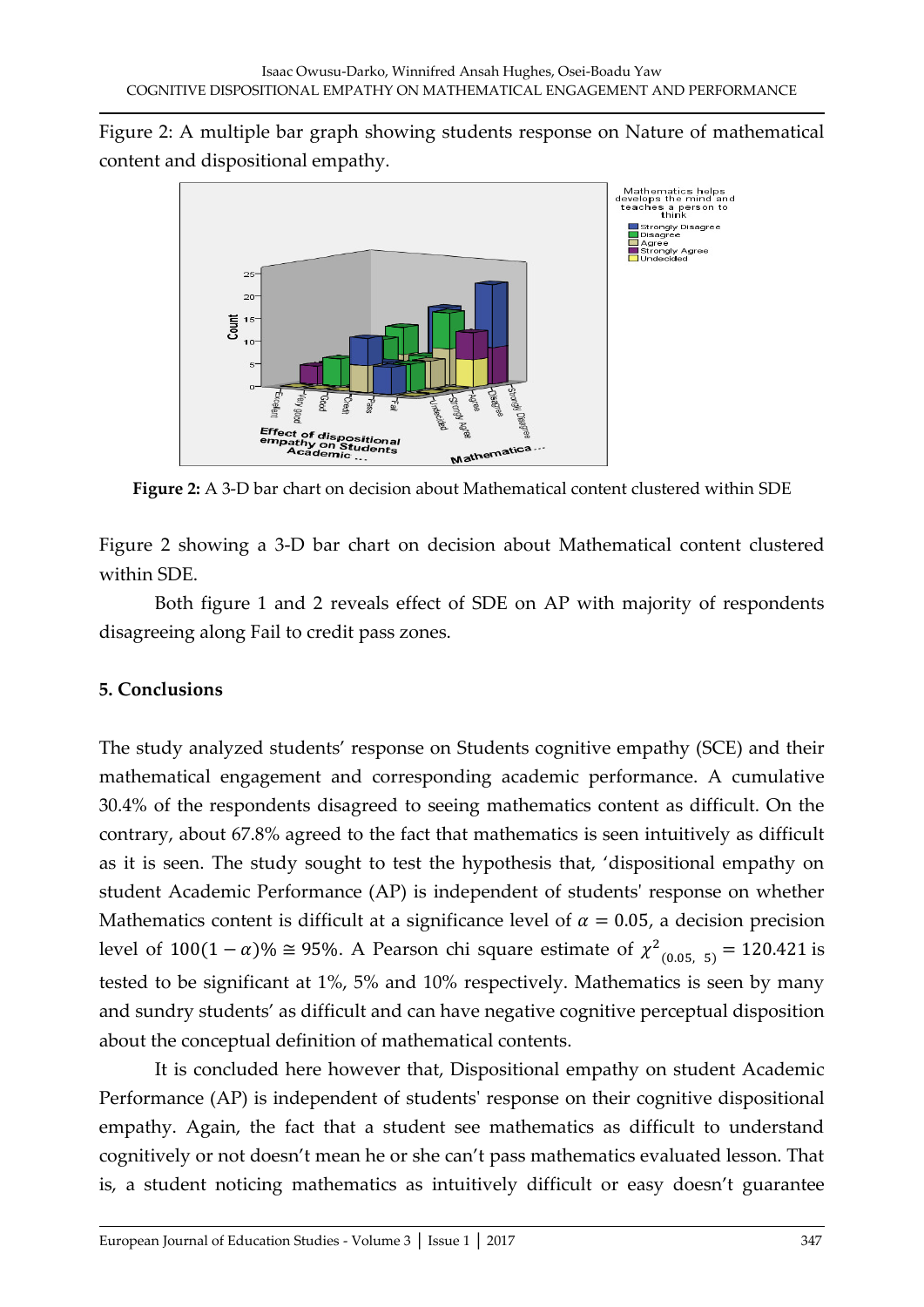passing with excellent, very good, good, credit, pass or fail etc. The study realized a significance chi-square test at  $\alpha = (0.01)$ ,  $(0.05)$  and  $(0.1)$  respectively. This is consistent to intuitionist conceptual and philosophical definitions of the nature of mathematics, developing from the philosophy of mathematician L. E. J. Brouwer (1869), identifying mathematics with certain mental phenomena. An example of an intuitionist definition is that "*Mathematics is the mental activity which consists in carrying out constructs one after the other*Ȅ. This could be perceived as difficult or otherwise per cognition.

## **6. Recommendations**

After careful analyses of the study variables, we recommend the following to GES, the SHS school administration, parent, teachers, students and future researchers where applicable.

- 1. Students and teachers should not have a generalized outlook on cognitive disparities in the teaching and learning of mathematics in order not to disposition students' interest and engagement in mathematical lesson.
- 2. Teachers should try as much as possible to satisfy students' affective domain when considering lesson objectives, methodology and evaluation of mathematical lessons as suggested by Bloom et al (1957) taxonomy for instructional learning.
- 3. Students should take their mathematics lessons serious in order to sharping cognitions of mathematical concepts and psychological status desired to meet mathematical lessons.

## **References**

- 1. Brouwer, L. E. J., (1927) "On the domains of definition of functions". *Brouwer's intuitionistic treatment of the continuum, with an extended commentary.*
- 2. Brouwer, L. E. J., (1976). *Collected Works, Vol. II*, Amsterdam: North-Holland, 1976
- 3. Dalal F. A. (2008), A Study of Learning Mathematics Related to some Cognitive Factors and to Attitudes. *Centre for Science Education, Faculty of Education.* University of Glasgow.<https://core.ac.uk/download/pdf/9653676.pdf>
- 4. Darling-Hammond L. (2000). Teacher quality and student achievement: A state review of policy evidence*. Education Policy Analysis Archives.*
- 5. [Davis, J. H., & Maye,](https://scholar.google.com/citations?user=dX0g5roAAAAJ&hl=en&oi=sra) R. C. (1999)[.The effect of the performance appraisal system](http://psycnet.apa.org/journals/apl/84/1/123/)  [on trust for management: A field quasi-experiment.](http://psycnet.apa.org/journals/apl/84/1/123/) *Journal of applied psychology, 1999 - psycnet.apa.org*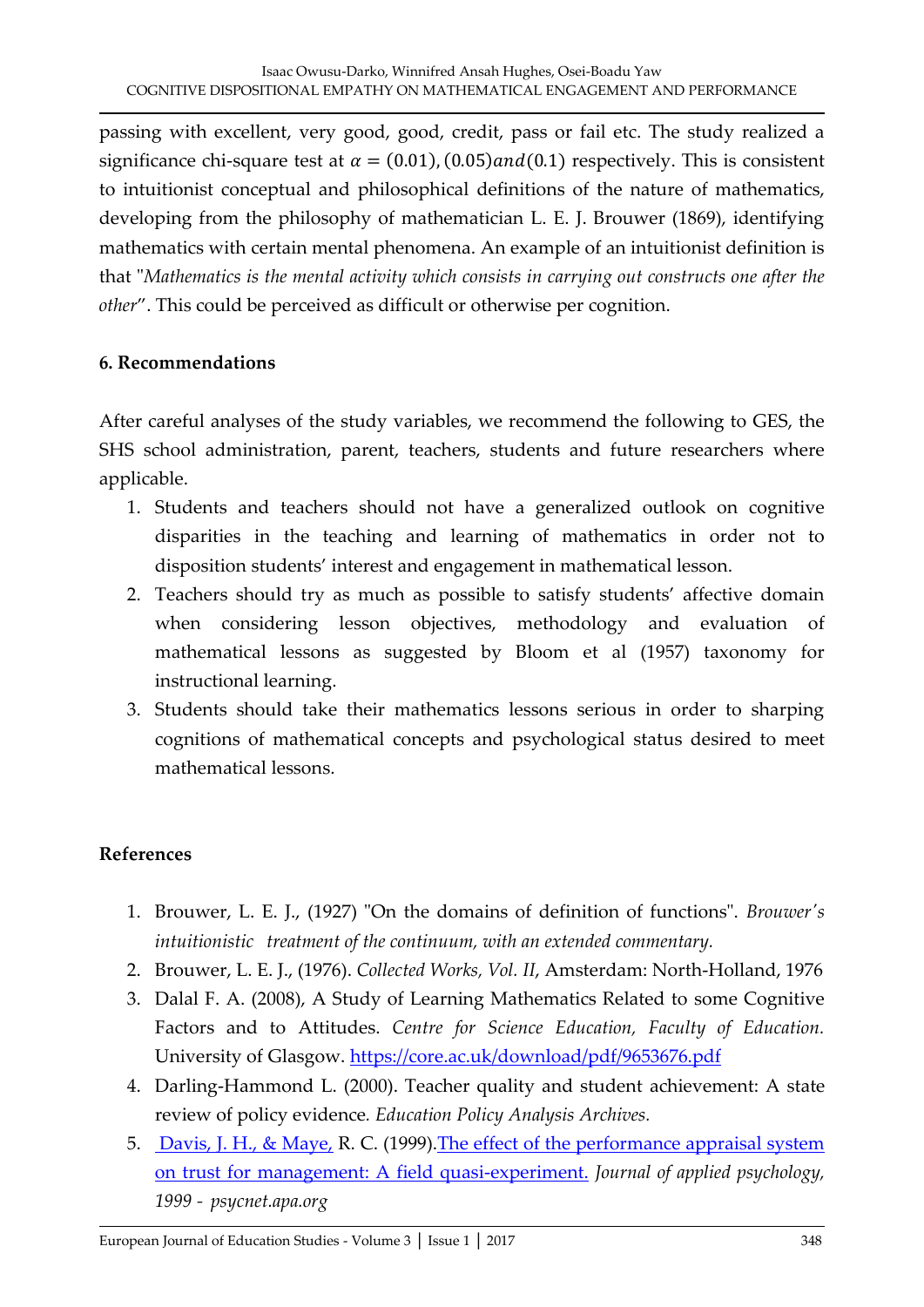- 6. Decety J. & Lamm C., (2006) Human Empathy Through the Lens of Social Neuroscience. *The Scientific World journa*l. Volume 6 (2006), Pages 1146-1163. <http://dx.doi.org/10.1100/tsw.2006.221>
- 7. Demetriou, A., & Kazi, S. (2001). Unity and Modulatory in the Mind and the Self. *London: Routledge.*
- 8. Demetriou, A., Zhang Xiang, K., Spanoudis, G., Christou C., Kyriakides, L., & Platsidou, M. (2005). The architecture, dynamics and development of mental processing: Greek, Chinese or Universal? Intelligence, 33, 109-141.
- 9. Finn A. S., Kraft A. M., West R. W., Leonard A. J., Bish E. C., Martin E. R., Sheridan A. M., , Christopher F. O. Gabrieli C. F. O. & Gabrieli D. E. J. (2014) Cognitive Skills, Student Achievement Tests, and Schools). *In press, Psychological Science*
- 10. Ghana Education Service, [GES]. (2006). The computer School Selection and Placement System (CSSPS), [www.modernghana.com/.../computer-selection-and](http://www.modernghana.com/.../computer-selection-and-placement-system-reviewed.html)[placement-system-reviewed.html](http://www.modernghana.com/.../computer-selection-and-placement-system-reviewed.html) Date access: 4th February, 2010.
- 11. *Owusu-Darko I.,* Adu K. I. & Nana-Kena F. (2014). *Application of Generalized Estimating Equation ǻGEEǼ Model on Students' Academic Performance*. Applied Mathematical Sciences, Vol. 8, 2014, no.68, 3359-3374, HIKARI Ltd. [www.m](http://www.m-hikari.com/)[hikari.com,](http://www.m-hikari.com/)<http://dx.doi.org/10.12988/ams.2014.44277>
- 12. Panaoura A. & Panaoura G., (2009). Cognitive and Metacognitive Performance on Mathematics. *Department of Pre-Primary Education, Frederick Institute of Technology, Cyprus Department of Education*, University of Cyprus, Cyprus